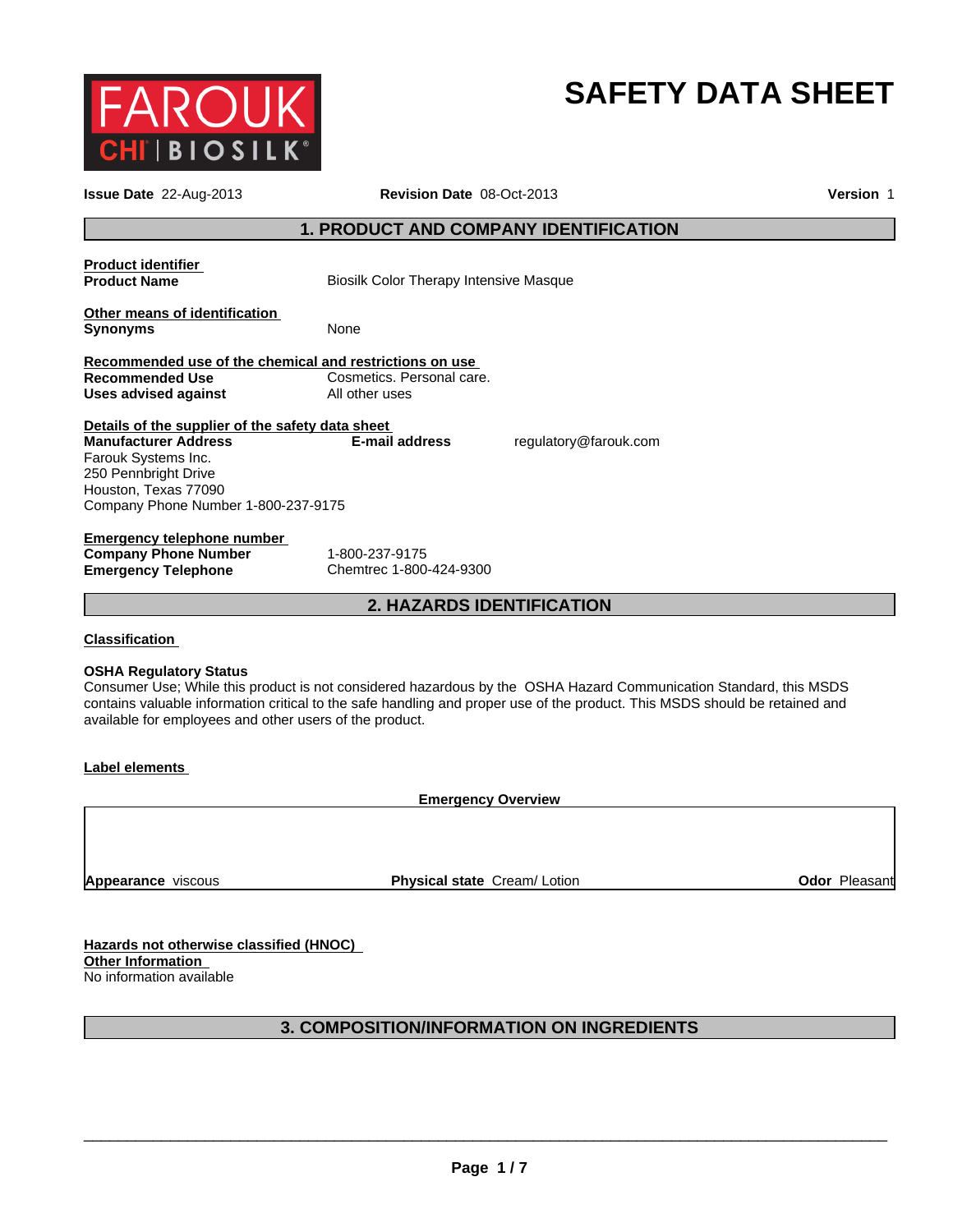| Aqua/Water/Eau, Cetearyl Alcohol, Dicetyldimonium Chloride, Behentrimonium Chloride, Glycerin,<br>Glyceryl Stearate SE, Dimethicone, Bisamino PEG/PPG-41/3 Aminoethyl PG-Propyl Dimethicone,<br>Fragrance (Parfum), Olea Europaea (Olive) Fruit Oil, Benzophenone-3, Ethylhexyl Methoxycinnamate,<br>Polysorbate 60, Polysilicone-15, Aspalathus Linearis Leaf Extract, Maltodextrin, Phyllostachis<br>Bambusoides Rhizome (Bamboo) Extract, Ribes Grossularia Fruit (Gooseberry) Extract Hydrolyzed<br>Silk, Quaternium-79 Hydrolyzed Silk, Argania Spinosa Kernel Oil, Guar Hydroxypropyltrimonium<br>Chloride, Glycolic Acid, Cetrimonium Chloride, Quaternium-91, Cetrimonium Methosulfate, Phenyl<br>Trimethicone, Bis-Diisopropanolamino-PG-Propyl Dimethicone/Bis-Isobutyl PEG-14 Copolymer,<br>Polysorbate 20, Butyloctanol, Phenoxyethanol, Caprylyl Glycol, Hexylene Glycol, Potassium Sorbate,<br>Quaternium-96, Rapeseedamidopropyl Ethyldimonium Ethosulfate, Dipropylene Glycol, Propanediol,<br>Linoleamidopropyl PG-Dimonium Chloride Phosphate Dimethicone, Polyquaternium-37, Propylene<br>Glycol Dicaprylate/Dicaprate, PPG-1 Trideceth-6, Hexyl Cinnamal, Butylphenyl Methylpropional, Benzyl<br>Benzoate, Limonene, Linalool |
|---------------------------------------------------------------------------------------------------------------------------------------------------------------------------------------------------------------------------------------------------------------------------------------------------------------------------------------------------------------------------------------------------------------------------------------------------------------------------------------------------------------------------------------------------------------------------------------------------------------------------------------------------------------------------------------------------------------------------------------------------------------------------------------------------------------------------------------------------------------------------------------------------------------------------------------------------------------------------------------------------------------------------------------------------------------------------------------------------------------------------------------------------------------------------------------------------------------------------------------------------|
|                                                                                                                                                                                                                                                                                                                                                                                                                                                                                                                                                                                                                                                                                                                                                                                                                                                                                                                                                                                                                                                                                                                                                                                                                                                   |

# **4. FIRST AID MEASURES**

| <b>First aid measures</b> |  |
|---------------------------|--|
|---------------------------|--|

| <b>General advice</b>                                                      | No hazards which require special first aid measures. When symptoms persist or in all cases<br>of doubt seek medical advice.                                                        |  |
|----------------------------------------------------------------------------|------------------------------------------------------------------------------------------------------------------------------------------------------------------------------------|--|
| Eye contact                                                                | Rinse thoroughly with plenty of water for at least 15 minutes, lifting lower and upper eyelids.<br>If discomfort of irritation persists, seek medical attention.                   |  |
| <b>Skin Contact</b>                                                        | If skin problems occur, discontinue use. If symptoms persist, seek medical attention.                                                                                              |  |
| <b>Inhalation</b>                                                          | Not an expected route of exposure.                                                                                                                                                 |  |
| Ingestion                                                                  | In case of accidental ingestion, DO NOT INDUCE VOMITING. Contact Poison Control<br>Center or local emergency telephone number for assistance. Seek immediate medical<br>attention. |  |
| Most important symptoms and effects, both acute and delayed                |                                                                                                                                                                                    |  |
| <b>Symptoms</b>                                                            | No information available.                                                                                                                                                          |  |
| Indication of any immediate medical attention and special treatment needed |                                                                                                                                                                                    |  |

**Note to physicians** Treat symptomatically.

# **5. FIRE-FIGHTING MEASURES**

#### **Suitable extinguishing media**

Dry chemical, CO2, water spray or alcohol-resistant foam.

**Unsuitable extinguishing media** Caution: Use of water spray when fighting fire may be inefficient.

#### **Specific hazards arising from the chemical**

No information available.

**Explosion data Sensitivity to Mechanical Impact** None. **Sensitivity to Static Discharge** None.

#### **Protective equipment and precautions for firefighters**

As in any fire, wear self-contained breathing apparatus pressure-demand, MSHA/NIOSH (approved or equivalent) and full protective gear.

**Flash point** Not Applicable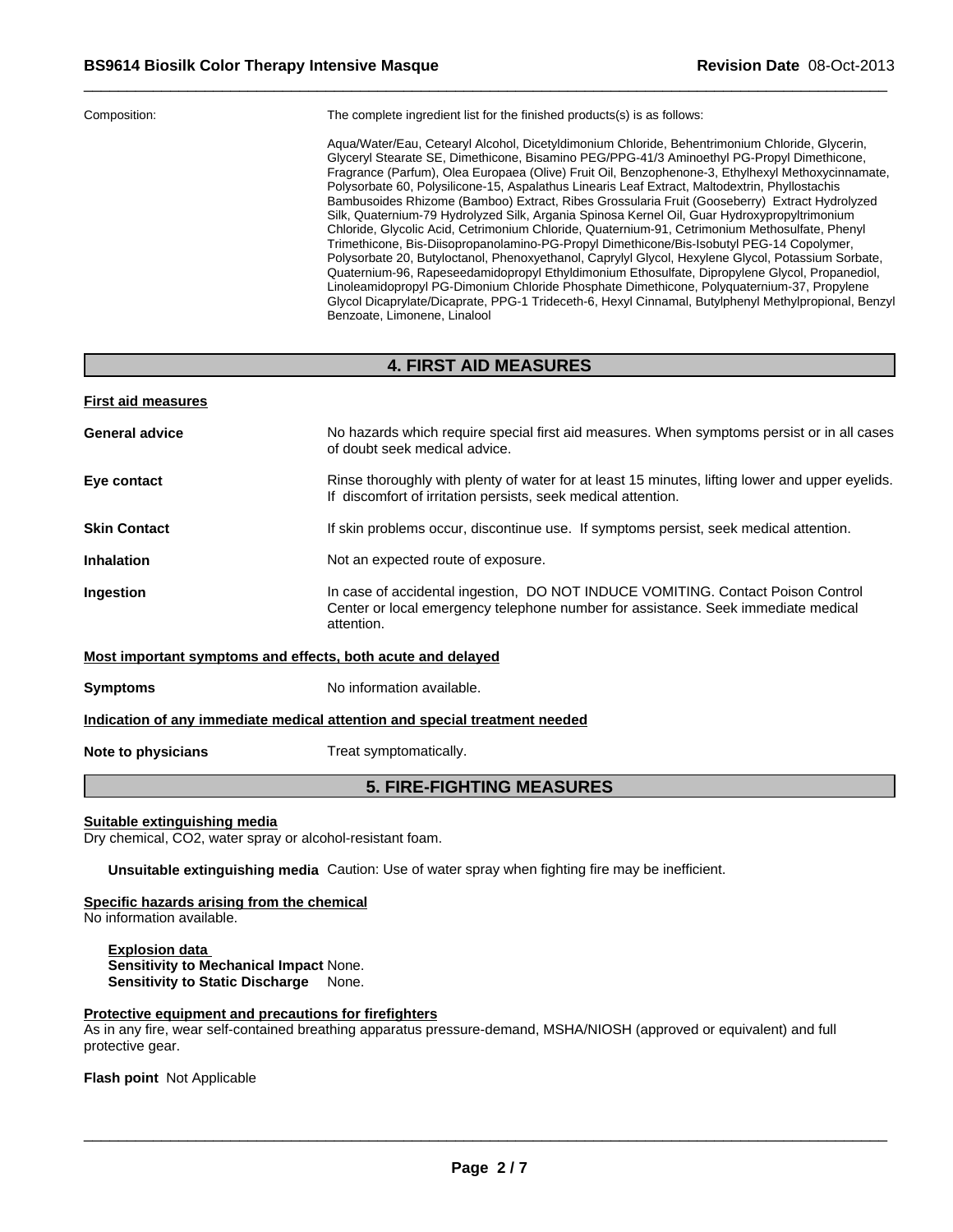| <b>6. ACCIDENTAL RELEASE MEASURES</b>                        |                                                                                                                |  |  |
|--------------------------------------------------------------|----------------------------------------------------------------------------------------------------------------|--|--|
|                                                              | Personal precautions, protective equipment and emergency procedures                                            |  |  |
| <b>Personal precautions</b>                                  | Avoid contact with eyes.                                                                                       |  |  |
| <b>Environmental precautions</b>                             |                                                                                                                |  |  |
| <b>Environmental precautions</b>                             | See Section 12 for additional ecological information.                                                          |  |  |
| Methods and material for containment and cleaning up         |                                                                                                                |  |  |
| <b>Methods for containment</b>                               | Prevent further leakage or spillage if safe to do so.                                                          |  |  |
| Methods for cleaning up                                      | Pick up and transfer to properly labeled containers.                                                           |  |  |
|                                                              | 7. HANDLING AND STORAGE                                                                                        |  |  |
| <b>Precautions for safe handling</b>                         |                                                                                                                |  |  |
| Advice on safe handling                                      | Avoid contact with eyes.                                                                                       |  |  |
| Conditions for safe storage, including any incompatibilities |                                                                                                                |  |  |
| <b>Storage Conditions</b>                                    | Keep out of the reach of children. Keep containers tightly closed in a dry, cool and<br>well-ventilated place. |  |  |
| Incompatible materials                                       | None known based on information supplied.                                                                      |  |  |
|                                                              | 8. EXPOSURE CONTROLS/PERSONAL PROTECTION                                                                       |  |  |

#### **Control parameters**

**Exposure Guidelines** This product, as supplied, does not contain any hazardous materials with occupational exposure limits established by the region specific regulatory bodies.

| <b>Chemical Name</b>      | <b>ACGIH TLV</b>                | <b>OSHA PEL</b>                                                                          | <b>NIOSH IDLH</b> |
|---------------------------|---------------------------------|------------------------------------------------------------------------------------------|-------------------|
| Glycol Distearate         | TWA: $10 \text{ mg/m}^3$ except |                                                                                          |                   |
| 111-60-4                  | stearates of toxic metals       |                                                                                          |                   |
| Glycerol<br>$56 - 81 - 5$ |                                 | TWA: 15 $mg/m3$ mist, total<br>particulate                                               |                   |
|                           |                                 | TWA: 5 $mg/m3$ mist, respirable<br>fraction<br>(vacated) TWA: 10 mg/m <sup>3</sup> mist, |                   |
|                           |                                 | total particulate<br>(vacated) TWA: $5 \text{ mg/m}^3$ mist,                             |                   |
|                           |                                 | respirable fraction                                                                      |                   |

# **Appropriate engineering controls**

| <b>Engineering Controls</b>           | None under normal use conditions.                                                                                                                                                                                                                                                                                                |  |  |
|---------------------------------------|----------------------------------------------------------------------------------------------------------------------------------------------------------------------------------------------------------------------------------------------------------------------------------------------------------------------------------|--|--|
|                                       | Individual protection measures, such as personal protective equipment                                                                                                                                                                                                                                                            |  |  |
| Eye/face protection                   | No special technical protective measures are necessary.                                                                                                                                                                                                                                                                          |  |  |
| Skin and body protection              | No special technical protective measures are necessary.                                                                                                                                                                                                                                                                          |  |  |
| <b>Respiratory protection</b>         | If exposure limits are exceeded or irritation is experienced, NIOSH/MSHA approved<br>respiratory protection should be worn. Positive-pressure supplied air respirators may be<br>required for high airborne contaminant concentrations. Respiratory protection must be<br>provided in accordance with current local regulations. |  |  |
| <b>General Hygiene Considerations</b> | None under normal use conditions.                                                                                                                                                                                                                                                                                                |  |  |
|                                       |                                                                                                                                                                                                                                                                                                                                  |  |  |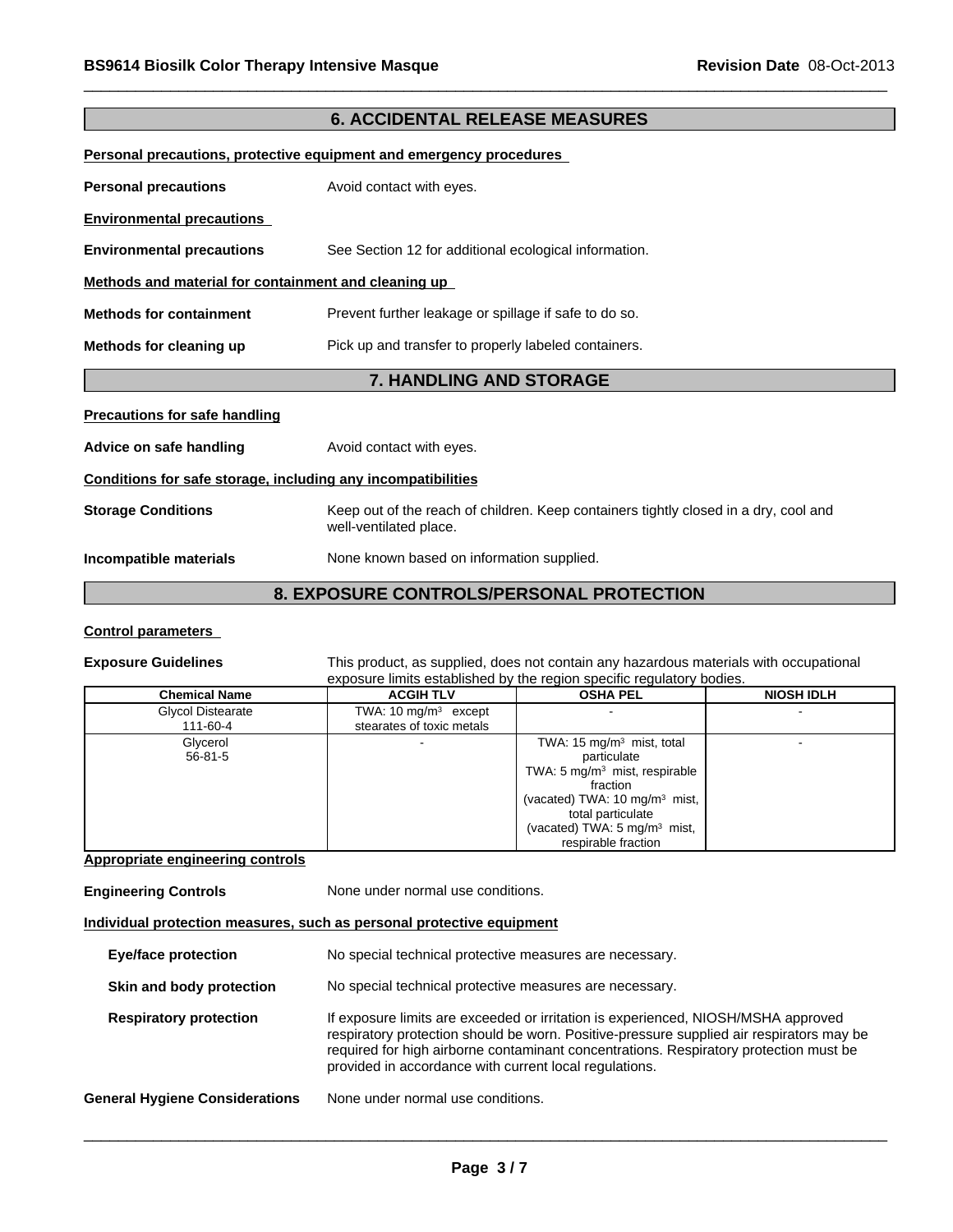# **9. PHYSICAL AND CHEMICAL PROPERTIES**

#### **Information on basic physical and chemical properties**

| <b>Physical state</b><br>Appearance<br>Color                                                                                                                                                                                                                                                                                                                                         | Cream/Lotion<br>viscous<br>white                                                                                                                                                                                          | Odor<br><b>Odor threshold</b> | Pleasant<br>No information available |
|--------------------------------------------------------------------------------------------------------------------------------------------------------------------------------------------------------------------------------------------------------------------------------------------------------------------------------------------------------------------------------------|---------------------------------------------------------------------------------------------------------------------------------------------------------------------------------------------------------------------------|-------------------------------|--------------------------------------|
| <b>Property</b><br>рH<br>Melting point/freezing point<br>Boiling point / boiling range<br><b>Flash point</b><br><b>Evaporation rate</b><br>Flammability (solid, gas)<br><b>Flammability Limit in Air</b><br><b>Upper flammability limit</b><br>Lower flammability limit<br>Vapor pressure<br>Vapor density<br><b>Specific Gravity</b><br><b>Water solubility</b><br><b>Viscosity</b> | Values<br>$3.2 - 3.8$<br>Not Applicable<br>> No information available 212 °F<br>Not Applicable<br>Not Applicable<br>Not Applicable<br>Not Applicable<br>Not Applicable<br>Not Applicable<br>Soluble in water<br>5000-7500 | Remarks • Method              |                                      |
| <b>Other Information</b>                                                                                                                                                                                                                                                                                                                                                             |                                                                                                                                                                                                                           |                               |                                      |
| Molecular weight<br><b>VOC Content (%)</b><br><b>Density</b>                                                                                                                                                                                                                                                                                                                         | Not Applicable<br>Not Applicable<br>Not Applicable                                                                                                                                                                        |                               |                                      |

# **10. STABILITY AND REACTIVITY**

**Reactivity**  No data available

#### **Chemical stability**

Stable under recommended storage conditions.

#### **Possibility of Hazardous Reactions**

None under normal processing.

**Hazardous polymerization** Hazardous polymerization does not occur.

#### **Conditions to avoid**

None known based on information supplied.

#### **Incompatible materials**

None known based on information supplied.

#### **Hazardous Decomposition Products**

None known based on information supplied.

# **11. TOXICOLOGICAL INFORMATION**

#### **Information on likely routes of exposure**

| <b>Product Information</b> | No data available  |
|----------------------------|--------------------|
| <b>Inhalation</b>          | No data available. |
| Eye contact                | No data available. |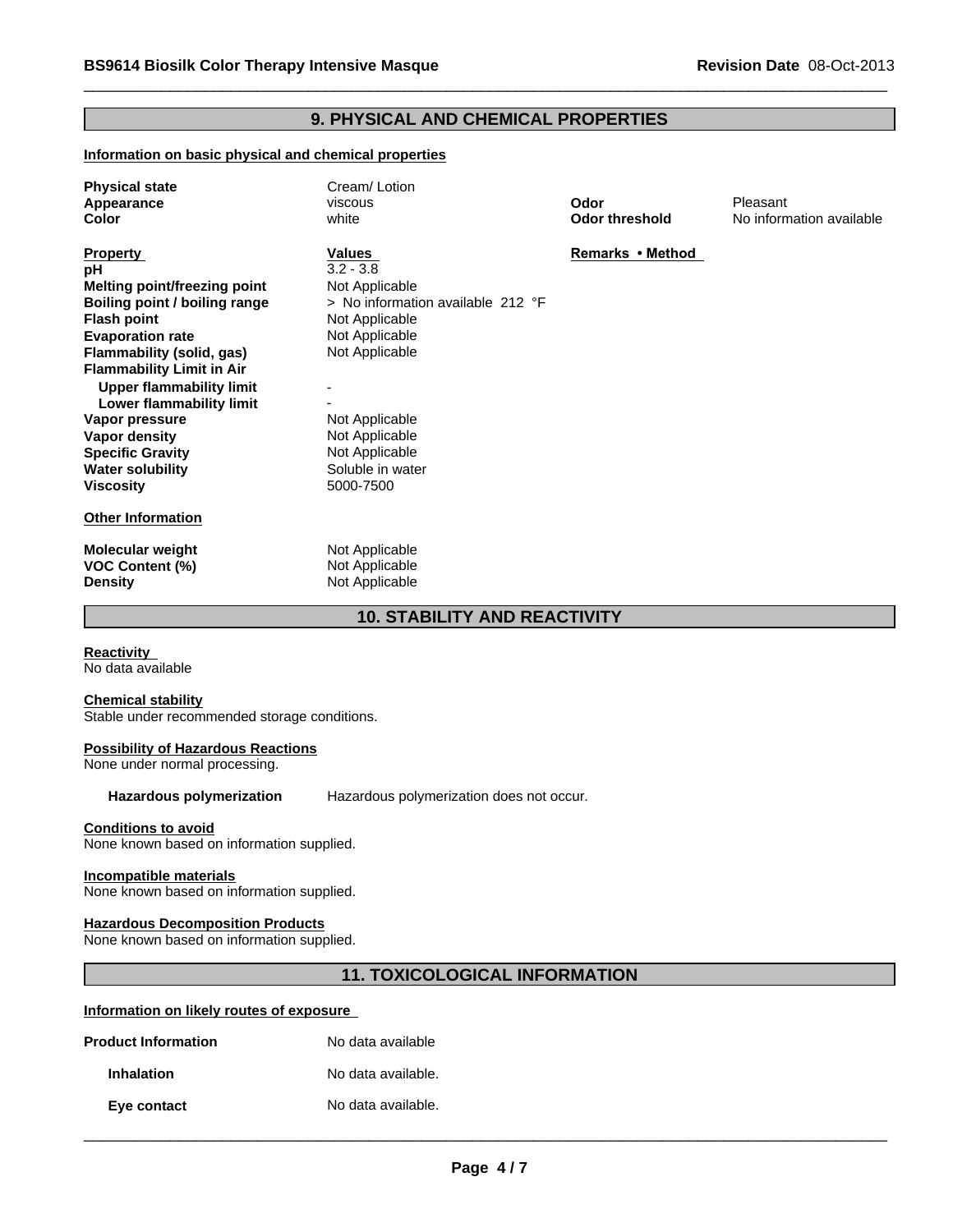#### **Skin Contact** No data available.

|           | No data available. |
|-----------|--------------------|
| Ingestion |                    |

| <b>Chemical Name</b>           | Oral LD50             | <b>Dermal LD50</b>      | <b>Inhalation LC50</b>              |
|--------------------------------|-----------------------|-------------------------|-------------------------------------|
| Water<br>7732-18-5             | $> 90$ mL/kg (Rat)    |                         |                                     |
| Cetearyl Alcohol<br>67762-27-0 | $> 10000$ mg/kg (Rat) | $> 8000$ mg/kg (Rabbit) |                                     |
| Glycerol<br>56-81-5            | $= 12600$ mg/kg (Rat) | > 10 g/kg (Rabbit)      | $> 570$ mg/m <sup>3</sup> (Rat) 1 h |

#### **Information on toxicological effects**

**Symptoms** No information available.

#### **Delayed and immediate effects as well as chronic effects from short and long-term exposure**

| <b>Sensitization</b>            | No information available. |
|---------------------------------|---------------------------|
| Germ cell mutagenicity          | No information available. |
| Carcinogenicity                 | No information available. |
| <b>Reproductive toxicity</b>    | No information available. |
| <b>STOT - single exposure</b>   | No information available. |
| <b>STOT - repeated exposure</b> | No information available. |
| <b>Aspiration hazard</b>        | No information available. |

#### **Numerical measures of toxicity - Product Information**

#### **The following values are calculated based on chapter 3.1 of the GHS document** .

# **12. ECOLOGICAL INFORMATION**

### **Ecotoxicity**

| <b>Chemical Name</b>           | Algae/aguatic plants | Fish                                                  | <b>Toxicity to</b><br>microorganisms | Crustacea                               |
|--------------------------------|----------------------|-------------------------------------------------------|--------------------------------------|-----------------------------------------|
| Cetearyl Alcohol<br>67762-27-0 |                      |                                                       |                                      | 1666: 48 h Daphnia magna  <br>ma/L EC50 |
| Glycerol<br>$56 - 81 - 5$      |                      | 51 - 57: 96 h Oncorhynchus<br>mykiss mL/L LC50 static |                                      |                                         |

#### **Persistence and degradability**

No information available.

#### **Bioaccumulation**

No information available.

### **Other adverse effects** No information available

# **13. DISPOSAL CONSIDERATIONS**

| Waste treatment methods       |                                                                      |
|-------------------------------|----------------------------------------------------------------------|
| Disposal of wastes            | Dispose of contents/containers in accordance with local regulations. |
| <b>Contaminated packaging</b> | Dispose of in accordance with local regulations.                     |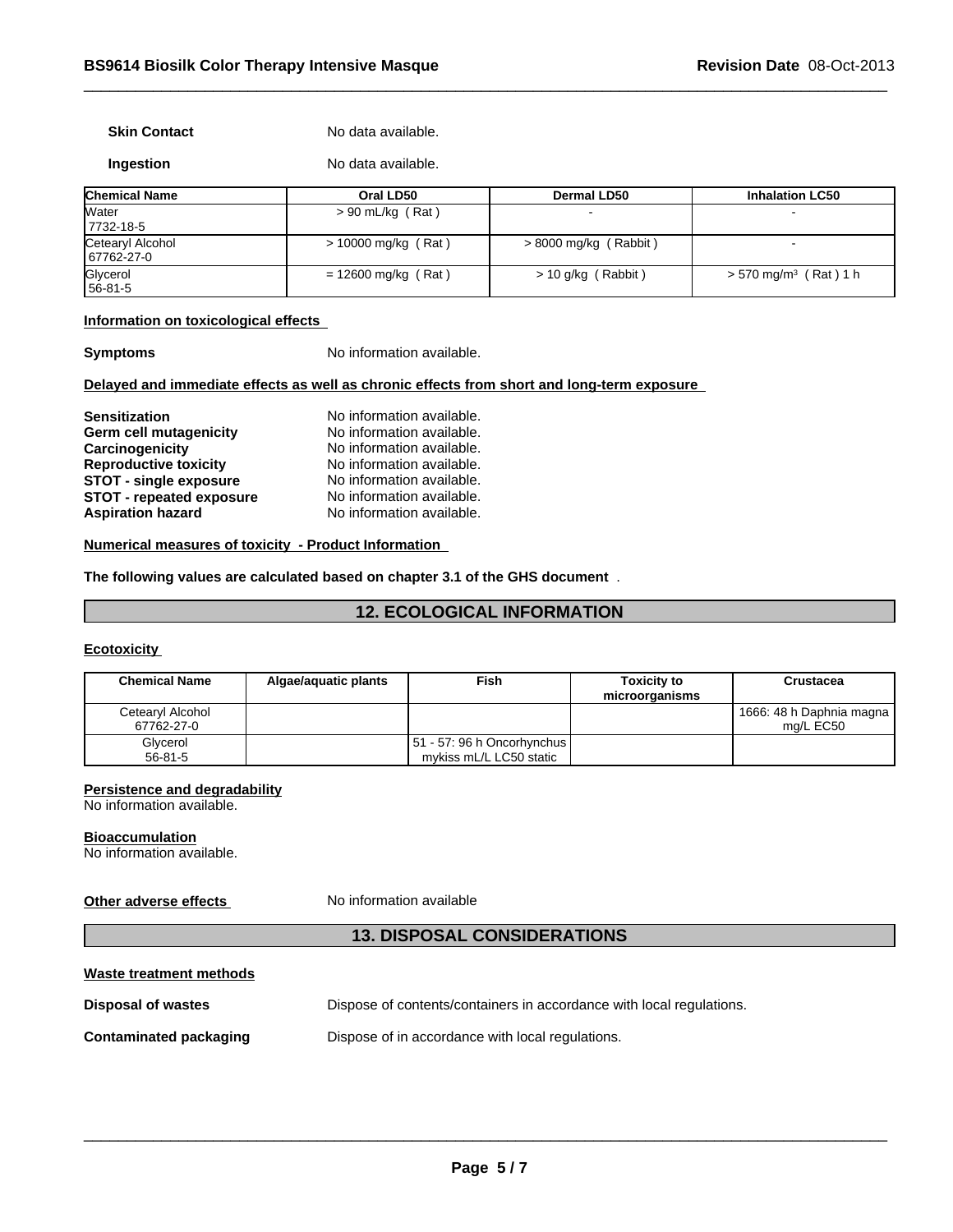# **14. TRANSPORT INFORMATION**

| <b>DOT</b>  | Not regulated |
|-------------|---------------|
| ICAO (air)  | Not regulated |
| <b>IATA</b> | Not regulated |
| <b>IMDG</b> | Not regulated |
|             |               |

# **15. REGULATORY INFORMATION**

#### **International Inventories**

#### **Legend:**

**TSCA** - United States Toxic Substances Control Act Section 8(b) Inventory

**DSL/NDSL** - Canadian Domestic Substances List/Non-Domestic Substances List

**EINECS/ELINCS** - European Inventory of Existing Chemical Substances/European List of Notified Chemical Substances

**ENCS** - Japan Existing and New Chemical Substances

**IECSC** - China Inventory of Existing Chemical Substances

**KECL** - Korean Existing and Evaluated Chemical Substances

**PICCS** - Philippines Inventory of Chemicals and Chemical Substances

**AICS** - Australian Inventory of Chemical Substances

### **US Federal Regulations**

#### **SARA 313**

Section 313 of Title III of the Superfund Amendments and Reauthorization Act of 1986 (SARA). This product does not contain any chemicals which are subject to the reporting requirements of the Act and Title 40 of the Code of Federal Regulations, Part 372

#### **SARA 311/312 Hazard Categories**

| Acute health hazard               | No. |
|-----------------------------------|-----|
| <b>Chronic Health Hazard</b>      | No  |
| Fire hazard                       | N٥  |
| Sudden release of pressure hazard | No. |
| <b>Reactive Hazard</b>            | No  |

#### **CWA (Clean Water Act)**

This product does not contain any substances regulated as pollutants pursuant to the Clean Water Act (40 CFR 122.21 and 40 CFR 122.42)

#### **CERCLA**

This material, as supplied, does not contain any substances regulated as hazardous substances under the Comprehensive Environmental Response Compensation and Liability Act (CERCLA) (40 CFR 302) or the Superfund Amendments and Reauthorization Act (SARA) (40 CFR 355). There may be specific reporting requirements at the local, regional, or state level pertaining to releases of this material

#### **US State Regulations**

#### **California Proposition 65**

This product does not contain any Proposition 65 chemicals

#### **U.S. State Right-to-Know Regulations**

| Glycerol<br>56-81-5 |
|---------------------|
|                     |